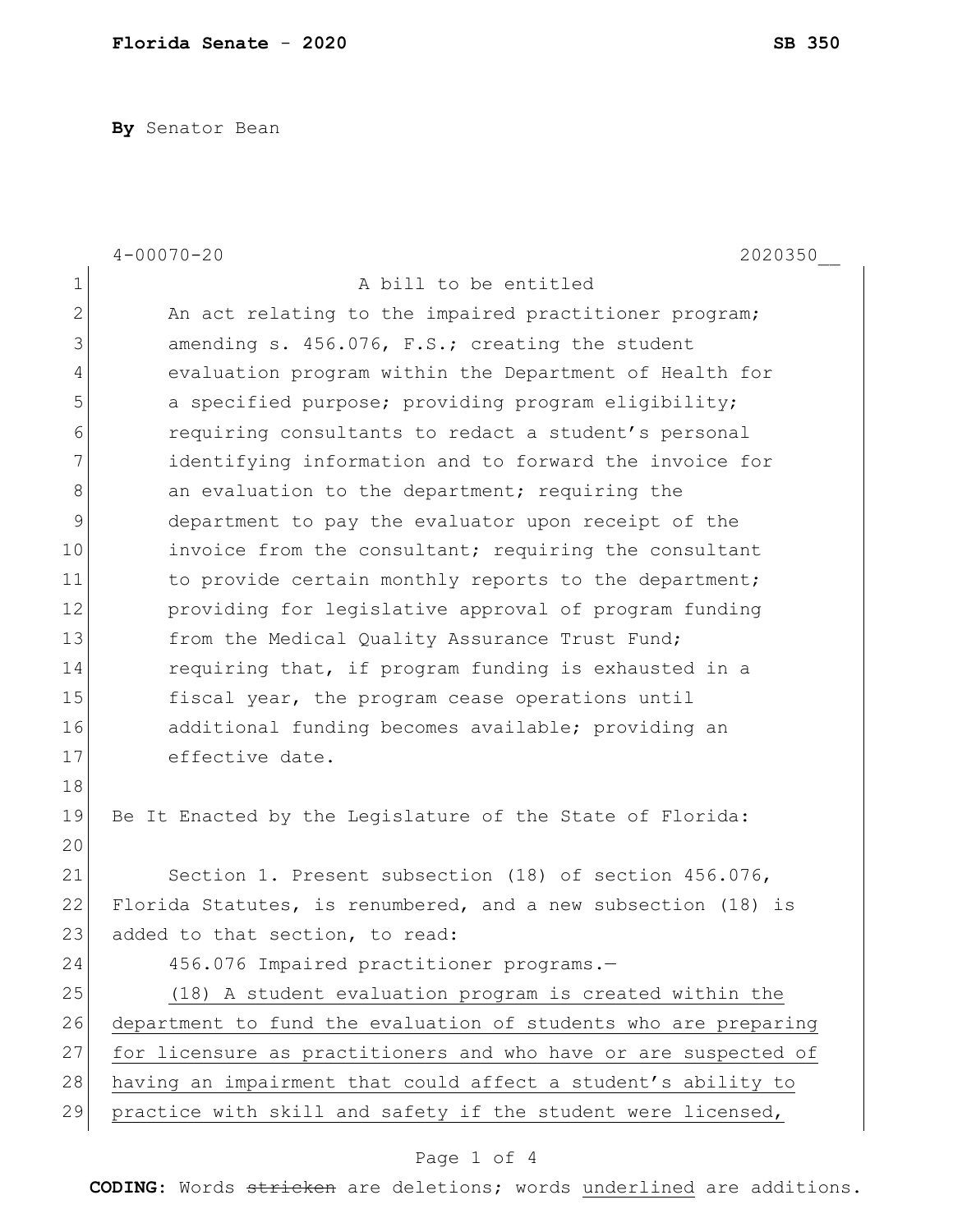| 30 |                                                                  |
|----|------------------------------------------------------------------|
|    | registered, or certified. The purpose of the student evaluation  |
| 31 | program is to reduce risks to patients which are caused by       |
| 32 | impaired practice.                                               |
| 33 | (a) All of the following conditions must be satisfied for a      |
| 34 | student to be eligible to participate in the student evaluation  |
| 35 | program:                                                         |
| 36 | 1. The student must be enrolled in a school or program           |
| 37 | located in this state for the purpose of preparing for           |
| 38 | licensure, registration, or certification as a practitioner.     |
| 39 | 2. The student's school or program must have a contract in       |
| 40 | place with a consultant to provide impaired practitioner program |
| 41 | services to its students, as provided in this section.           |
| 42 | 3. At the time of the referral to the consultant, the            |
| 43 | student must have or be suspected of having an impairment that   |
| 44 | could affect his or her ability to practice with skill and       |
| 45 | safety if he or she were licensed, registered, or certified.     |
| 46 | 4. The consultant must have required the student to be           |
| 47 | evaluated by an evaluator to determine whether the student has   |
| 48 | an impairment and whether treatment or other actions are         |
| 49 | necessary to ensure the student is safe to practice.             |
| 50 | 5. The student must be unable to afford the cost of the          |
| 51 | evaluation due to financial hardship, as determined by the       |
| 52 | student's school or program. For purposes of this subparagraph,  |
| 53 | a student is deemed to have a financial hardship if he or she is |
| 54 | unemployed; is receiving payments under a federal or state       |
| 55 | public assistance program; has a monthly income that is at or    |
| 56 | below 150 percent of the federal income poverty level, as        |
| 57 | published annually by the United States Department of Health and |
| 58 | Human Services; or does not have insurance that would fully fund |

## Page 2 of 4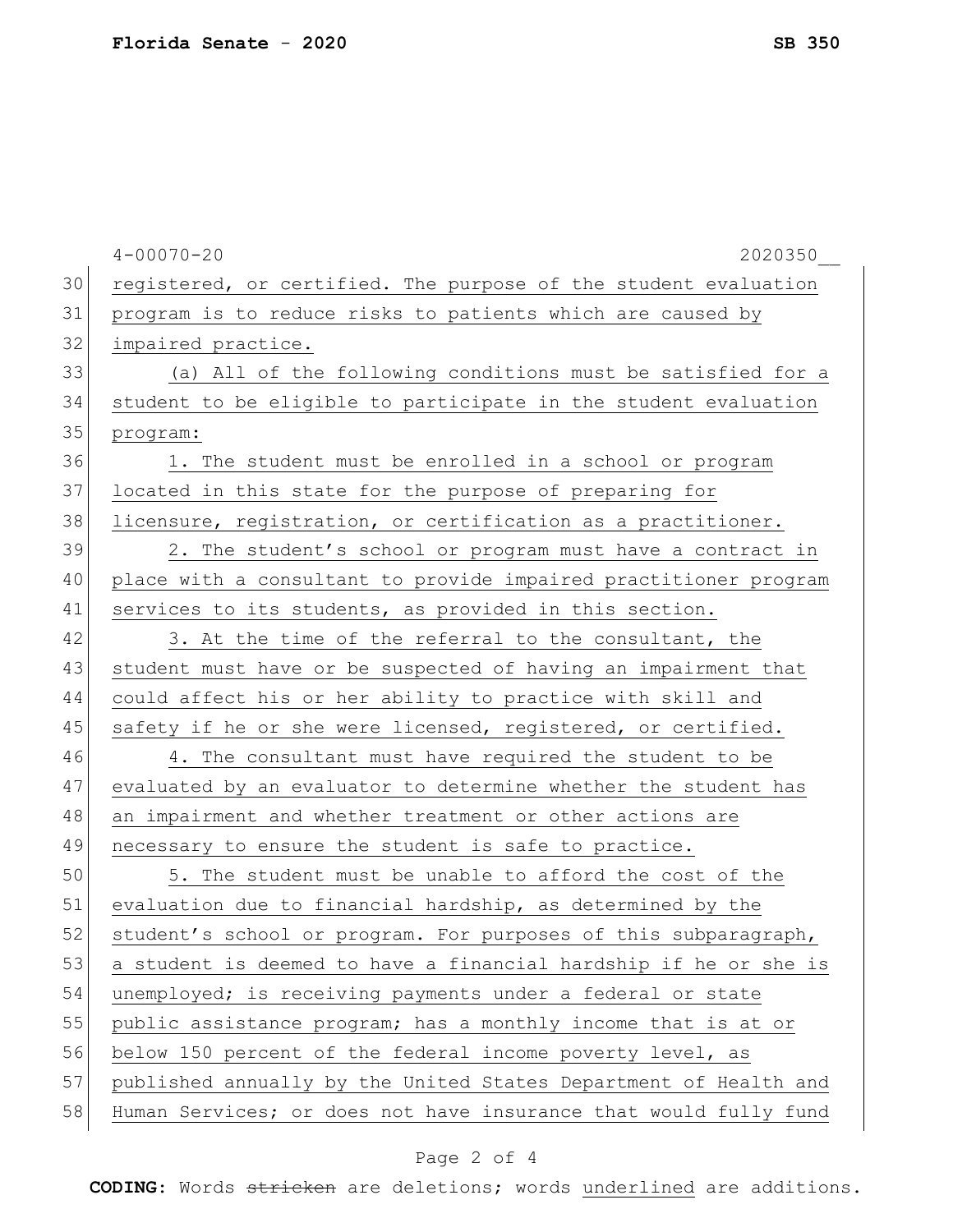|    | $4 - 00070 - 20$<br>2020350                                      |
|----|------------------------------------------------------------------|
| 59 | the evaluation. The student's school or program is solely        |
| 60 | responsible for determining whether the student has a financial  |
| 61 | hardship and must consider the magnitude of the student's        |
| 62 | indebtedness. This eligibility determination is final and is not |
| 63 | subject to review under chapter 120.                             |
| 64 | (b) After the student's eligibility for the student              |
| 65 | evaluation program has been determined and the evaluation has    |
| 66 | been completed, the consultant shall redact the student's        |
| 67 | personal identifying information and forward the invoice for the |
| 68 | evaluation to the department. Upon receipt of the invoice, the   |
| 69 | department shall directly pay the evaluator.                     |
| 70 | (c) The consultant must provide to the department monthly        |
| 71 | reports relating to the student evaluation program which include |
| 72 | the number of students who have been evaluated and, for each     |
| 73 | student, the cost of evaluation. For any eligible student        |
| 74 | participating in an impaired practitioner program, the reports   |
| 75 | must give the student's current status in the program, the       |
| 76 | student's expected completion date, the evaluator's name, and    |
| 77 | the evaluation date. Such reports may not contain any personal   |
| 78 | identifying information.                                         |
| 79 | (d) Program funding must be made available each fiscal year      |
| 80 | from the Medical Quality Assurance Trust Fund, as provided by    |
| 81 | legislative appropriation or by an approved amendment to the     |
| 82 | department's operating budget pursuant to chapter 216. If        |
| 83 | available funding is exhausted in any fiscal year, the program   |
| 84 | must cease operations until additional funding becomes           |
| 85 | available.                                                       |
| 86 | $(19)$ $(18)$ (a) The consultant may contract with a school or   |
| 87 | program to provide impaired practitioner program services to a   |

## Page 3 of 4